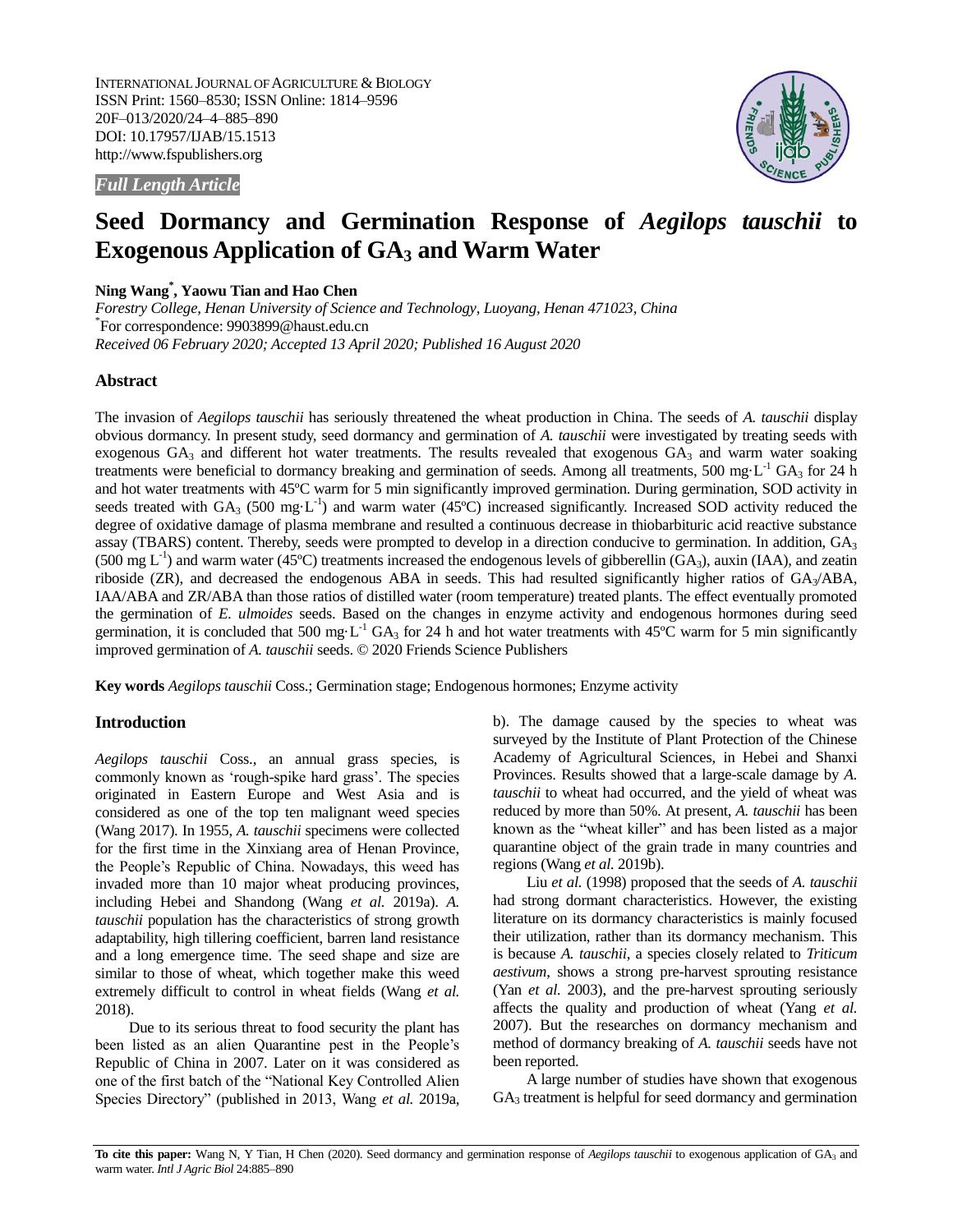(Lu *et al.* 2014; Lai *et al.* 2017; Ma *et al.* 2018; Shang *et al.* 2019). In addition, soaking seeds in warm water has the effect of softening the seed coat and increasing the permeability of the seed coat. Therefore, warm water soaking at a suitable temperature is beneficial for seed germination (Wang and Zeng 1997; Chen *et al.* 2015, 2017). The plant hormones are the most important endogenous factors in regulating germination (Pawlowsk and Staszak 2016). The present study envisages the exploration of the changes in the enzymes and endogenous hormones involved in germination and dormancy breaking mechanisms of *A. tauschii* from both physiological and biochemical aspects, and provide a reference for its subsequent research.

## **Materials and Methods**

### **Experimental details**

*A. tauschii* seeds were collected from the experimental field (35° 18 'N, 113° 52' E) of the Xinxiang Academy of Agricultural Sciences, Henan Province, China in May 2019. The seed moisture content was about 7.50% and 1000-grain weight is 10.9~14.3 g. After drying, put them in sealed desiccators and store them at  $25 \pm 2^{\circ}$ C indoors. The experiment was carried out in the Horticultural Plant Laboratory, Henan University of Science and Technology, China in Oct. 2019. The entire *A.tauschii* seeds with consistent size were selected, sterilised with 5% sodium hypochlorite solution for 10 min, rinsed with distilled water 3 times, and then air-dried for use.

The treated seeds were divided into 2 batches, and were soaked separately. First, Batch of seed was soaked in 0 (CK), 100, 200, 300, 400, and 500 mg·L<sup>-1</sup> of  $GA_3$  solution, and for each concentration for 12 h, 24 h and 48 h at 22 $^{\circ}$ C  $\pm$ 2ºC. Sec batch of seeds was subjected to five gradient constant temperature conditions (on water bath using beakers) at room temperature (CK), 40, 45, 50 and 60ºC at different soaking times (1, 2, 5 and 10 min). The seeds after soaking were dried in-door for further use.

### **Seed germination assay**

Seed germination test was carried out by the sand culture method (Zhang *et al.* 2009). Fine sand was sterilised by treating in an oven at 120ºC for 120 min after washing. The treated seeds were placed in a petri dish (diameter 9 cm) covered with 60 g of fine sand (50 seeds per dish), and there were five replicates for each treatment. The plates were cultivated in a light incubator (Ningbo Jiangnan Instrument Factory, GXZ-280) in conditions of 25ºC /20ºC (day/night) and 12 h/12 h (light/dark).

Considering the dormancy characteristics of *A. tauschii* seeds and the method used by Liu (2014), seed germination test was carried out for 35 days. During this period, a moist condition of the fine sand was maintained and the number of germinated seeds was counted every day (the seed was considered germinated, when the length of the radicle was 1/2 of the length of the seed). After the end of the test, final germination was calculated.

### **Physical and biochemical indicators**

According to the results of germination test, the best seed soaking method was selected to determine the physical and chemical indexes during germination. In germination, seeds treated with distilled water (room temperature; CK), 500 mg·L<sup>-1</sup> GA<sub>3</sub> solution for 24 h, and 45°C warm water for 5 min and samples were taken at 0 (CK), 7, 14, 21, 28 and 35 d. First, embryo and endosperm about 2.50 g excised from seed. The superoxide dismutase (SOD) activity and the content of thiobarbituric acid (TBARS) were measured using the nitrogen blue tetrazole photoreduction and the thiobarbituric acid method, respectively (Li 2000; Zou 2003). Sec, samples were taken at 0 (CK), 7, 14, 21, 28 and 35 d, embryo and endosperm 0.5~1.0 g excised from seed, store in -70ºC ultra-low temperature refrigerator, and measured the endogenous hormone content after all sampling is completed. Gibberellin  $(GA_3)$ , auxin  $(IAA)$ , abscisic acid (ABA) and zeatin nucleoside (ZR) contents were determined by enzyme-linked immunosorbent assay (EMSA) (Li 2000). The ratios of  $GA_3/ABA$ , IAA/ABA and ZR/ABA were also calculated.

## **Data processing**

S.P.S.S. 18.0 was used to analyse the experimental data and to determine the significance of the differences among the treatments. The data of the experiment were plotted, wherever necessary, using Excel. Statistical values are expressed as means  $(\pm$  SE).

## **Results**

#### **Effects of soaking treatment on the germination of seeds**

It was found that with an increase in the  $GA_3$  concentration and the soaking time, the overall germination of *A. tauschii* seeds gradually increased (Fig. 1). Specifically, the germination of the seed that was soaked with  $500 \text{ mg} \cdot L^{-1}$ solution for 24 h was the highest, reaching 96.33%, and was significantly different from the CK ( $P < 0.05$ ). Soaking in warm water also significantly promoted the germination of *A. tauschii* seeds, but with the continuous increase of the water temperature and soaking time, the germination gradually decreased. In particular, the germination was highest when it was treated with 45ºC warm water for 5 min, reaching 98.33%, and it was significantly different from CK  $(P < 0.05)$ .

## **Effects of soaking treatment on physiological characteristics**

During germination, the superoxide dismutase (SOD)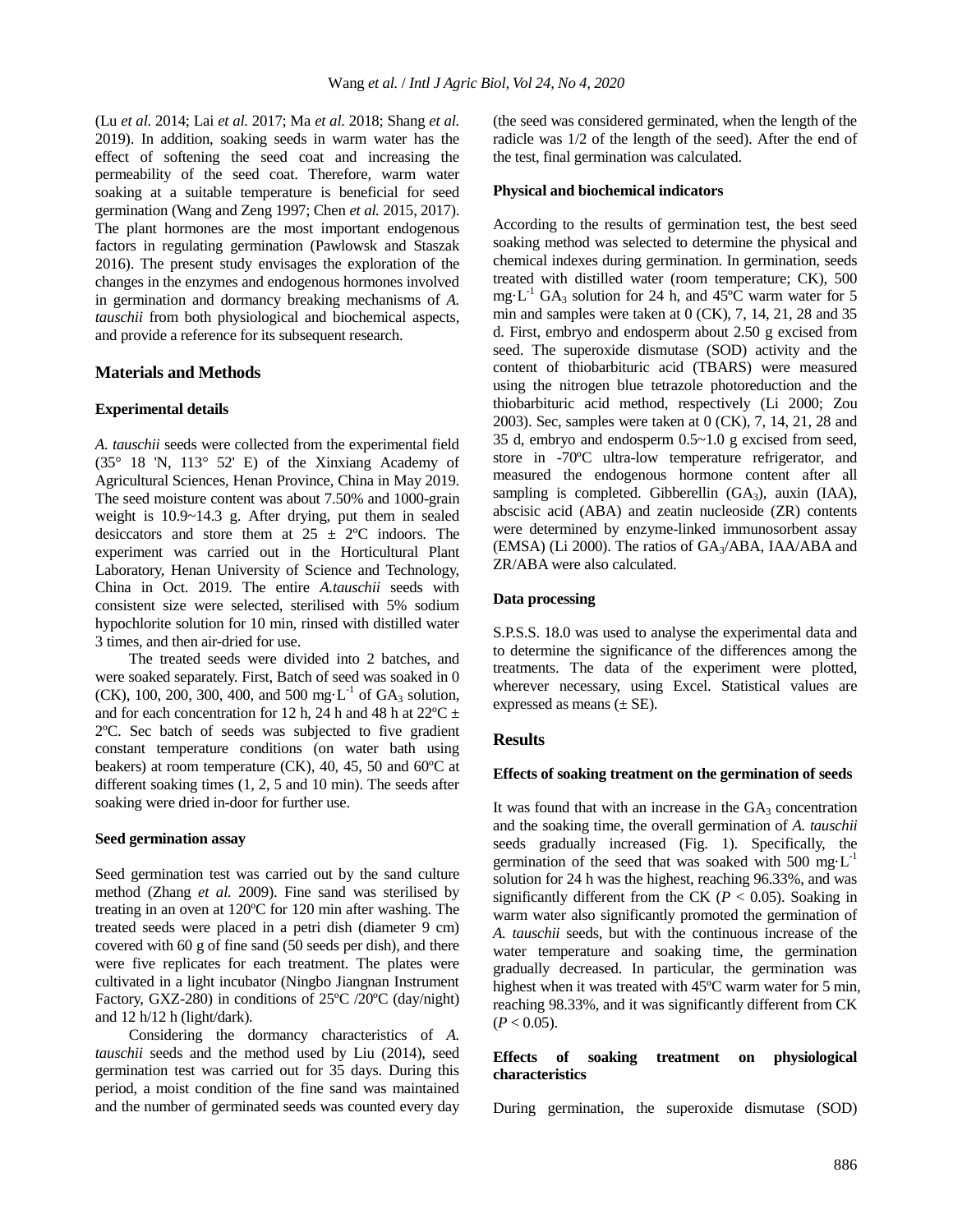

**Fig. 1:** Effect of different soaking treatment on germination of *A. tauschii* seeds Note: Different letters indicate significant different among different concentration treatment  $(P < 0.05)$ , the same as below



**Fig. 2:** Changes of the SOD activity and TBARS content in *A. tauschii* seed during germination stages with different soaking treatment

activity in seeds treated with distilled water (room temperature) continued to increase, while the SOD activity in  $GA_3$  (500 mg·L<sup>-1</sup>) and warm water (45°C) treatment increased initially followed by a subsequent decrease (Fig. 2). The SOD activity of distilled water (room temperature) treatment was significantly different from that of CK on the  $21<sup>st</sup>$  day, while the treatments of  $GA_3$  and warm water were significantly different on the  $7<sup>th</sup>$  day ( $P < 0.05$ ). In addition, from the  $5^{th}$  day, the SOD activity of  $GA_3$  (500 mg·L<sup>-1</sup>) and warm water (50°C) treatment was significantly higher than that of distilled water (room temperature) treatment.

The contents of thiobarbituric acid (TBARS) in the seeds under different seed soaking treatments continued to decline during germination (Fig. 2). Among them, the content of TBARS treated with distilled water (room temperature) was significantly different from that of CK by  $28<sup>th</sup>$  day, while for the treatments of  $GA_3$  and warm water, the TBARS contents were significantly different on the  $7<sup>th</sup>$ day ( $P < 0.05$ ). From the 5<sup>th</sup> day, the TBARS contents of  $GA<sub>3</sub>$  and warm water treatments were significantly lower than that of distilled water treatment.

## **Endogenous hormones**

During the germination process, the endogenous GA3, IAA and ZR content and GA3/ABA, IAA/ABA and ZR/ABA of the seeds treated with  $GA_3$  and warm water were significantly higher than the soaking with distilled water, but the IAA content were significantly lower than those treated with distilled water.

The endogenous  $GA_3$  content of the different soaking treatments initially increased and subsequently decreased, and the peak appeared on the  $14<sup>th</sup>$  day (Fig. 3). Although endogenous GA<sub>3</sub> content declined slightly during the germination process, but was maintained at a high level until the  $35<sup>th</sup>$  day. The content of the endogenous IAA and ZR in seeds with different soaking treatments increased significantly compared with the CK at the  $7<sup>th</sup>$  day ( $P < 0.05$ ). Subsequently, both the IAA and ZR decreased first and then increased. Although the ZR content decreased slightly, it remained at a high level during the entire process.

The ABA content of the seeds under different soaking treatments continued to decrease. The endogenous ABA content in seeds treated with distilled water was significantly different from the CK at day  $14$  ( $P < 0.05$ ), while the endogenous ABA content of the  $GA_3$  and warm water treatments were significantly different from the CK at day  $7 (P < 0.05)$ . During germination, the values of ratios of endogenous GA3/ABA and ZR/ABA in the seeds treated with distilled water were significantly different from the CK until the  $14<sup>th</sup>$  day, while the ratios of  $GA_3$  and warm water treatments were significantly different from the CK on the  $7<sup>th</sup>$  day (Fig. 4). The values of the ratios of endogenous IAA/ABA in the treatment with  $GA<sub>3</sub>$  and warm water increased, when compared with the CK on the  $7<sup>th</sup>$  day.

# **Discussion**

Seed dormancy and germination are important characteristics for plants to survive and adapt to environmental changes (Kildisheva *et al.* 2019). During germination, endogenous hormones respond to various physiological changes in the seed by regulating the metabolism of a series of proteins and enzymes, thereby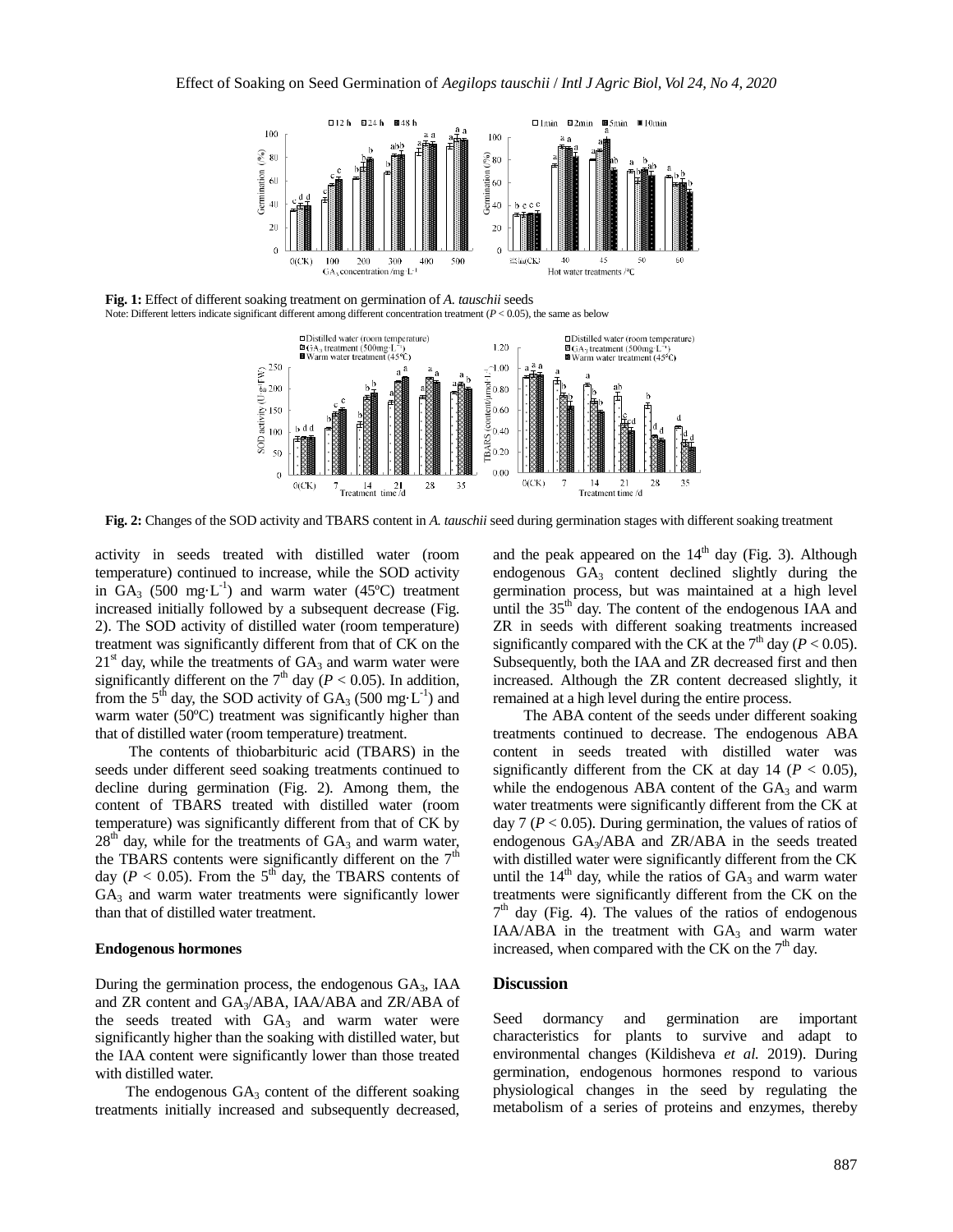

**Fig. 3:** Changes of endogenous hormone contents in *A. tauschii* seed during germination stages with different soaking treatment



**Fig. 4:** The proportion of endogenous hormone contents in *A. tauschii* seed during germination stages with different soaking treatment

regulating the dormancy and germination of the seed. This study indicates that the exogenous  $GA<sub>3</sub>$  and warm water soaking treatments were beneficial to dormancy and germination of *A. tauschii* seeds. Among treatments with different levels of GA3, highest germination was achieved in seeds soaked with 500 mg·L<sup>-1</sup> GA<sub>3</sub> for 24 h. In addition, warm water also greatly promoted the germination of *A. tauschii* seeds. The germination rate was highest when treated with 45ºC warm water for 5 min but the germination gradually decreased with further rise in temperature. This could be because the seeds that entered the water-swelling stage were still in a high water temperature environment, and the seed embryos could get damaged at high temperatures, causing some seeds to die, and this eventually led to a decline in the germination rate.

Reactive oxygen species (ROS) are continuously produced by the metabolically active cells of seeds, and apparently play important roles in biological processes such as dormancy and germination. Strictly regulated concentrations of ROS are currently viewed as being essential for germination (Bailly *et al.* 2008). Cellular antioxidant systems maintain intracellular redox homeostasis, preventing the accumulation of toxic amounts of ROS while allowing ROS mediated signaling to occur (Foyer and Noctor 2009). SOD, as the first line of defense against ROS, can dismutate  $O_2$ <sup>\*</sup> to produce  $H_2O_2$  (Lai *et al.*)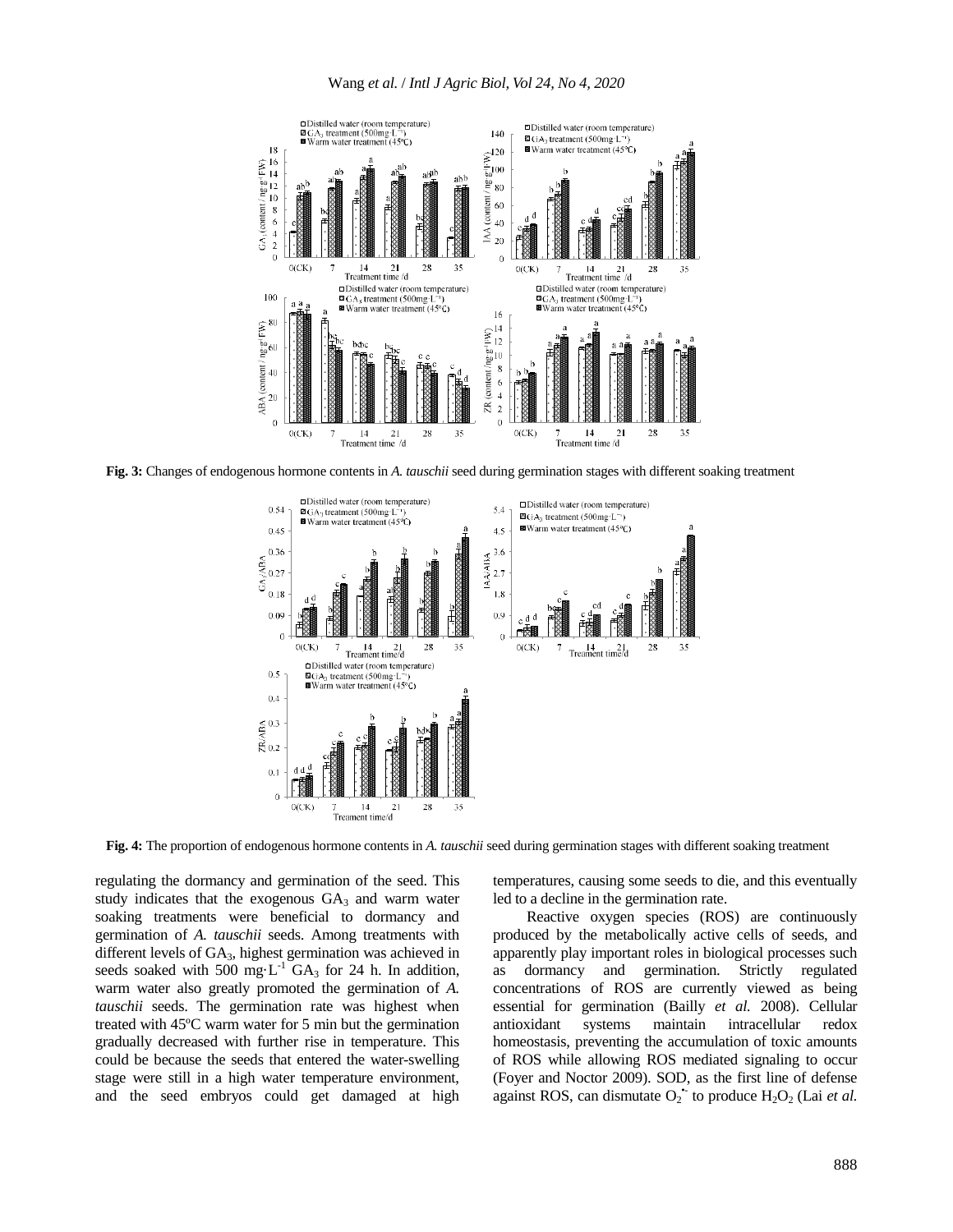2017; Ma *et al.* 2018). In this study, compared with the CK, the increase in SOD activity in seeds treated with distilled water on day 21 was significant, and the SOD activities of  $GA<sub>3</sub>$  and warm water treated seeds were significantly different from the CK on day 7 ( $P < 0.05$ ). In comparison with the distilled water treatment,  $GA_3$  and warm water soaking treatments significantly increased the SOD activity in *A. tauschii* seeds, thereby reducing the damage of reactive oxygen species to the cell membrane system to a certain extent.

ROS can induce lipid peroxidation, and thiobarbituric acid-reactive substance (TBARS) is a final product of lipid peroxidation (Khoubnasabjafari *et al.* 2017). High TBARS levels are toxic to plant cells and cause programmed cell death, so the changes of TBARS content will have a certain impact on seed viability (Priestly 1986; Hou *et al.* 2009). The TBARS content of  $GA_3$  and warm water treated seeds was significantly lower than that of distilled water treated seeds (Fig. 2). This is agreement with previous studies, which showed that soaking seeds with the appropriate concentration of  $GA<sub>3</sub>$  can increase the SOD activity and decrease the MDA content, which is conducive to seed germination (Huang *et al.* 2017; Ma *et al.* 2018; Zhu *et al.* 2018).

The importance of gibberellin (GA) on dormancy release has also been extensively reported (Hong *et al.* 2012; Hoang *et al.* 2014). The stimulation of GA on seed germination is mainly due to weakening the endosperm and increasing the embryo growth potential (Bewley 1997; Ogawa *et al.* 2003). The endogenous  $GA_3$  contents of seeds in GA<sub>3</sub> and warm water treatments were significantly higher than that in the distilled water (room temperature) treatment (Fig. 3). It may be due to the continuous infiltration of external  $GA_3$  or because soaking seeds in warm water caused more bound  $GA_3$  in the seeds to gradually become free. While dormancy alleviation is strongly associated with a decline in abscisic acid (ABA) level (Chen *et al.* 2008). Exogenous  $GA_3$  and warm water soaking treatment reduced the endogenous ABA content, thereby promoting the seed to develop in a direction favourable to germination (Fig. 3). This is agreement with previous studies on the seeds of *Paris Polyphylla* (Song *et al.* 2016; Su *et al.* 2018).

Studies have suggested that IAA can promote the termination of seed dormancy (Sun and Jia 2006; Han and Yi 2008) or has little relation with the termination of seed dormancy (Lu *et al.* 2014). ZR has an antagonistic effect on seed germination inhibitors, and to a certain extent it is negatively correlated with seed dormancy (Wu *et al.* 2015). The contents of endogenous IAA and ZR in the seeds treated with  $GA_3$  and warm water were significantly higher than the seeds treated with distilled water, however, compared with the endogenous IAA (whose change was large), the ZR content in the different seed soaking treatments increased to a significant level on the  $7<sup>th</sup>$  day, but showed a slight decrease afterwards. It remained at an overall high level, which could be due to the relative

promoting effect of ZR on the germination of *A. tauschii* seeds was more marked than IAA.

In contrast to a single endogenous hormone, changes in the balance between different hormones are more important for seed dormancy and germination; especially the ratio between promoting and inhibiting growth hormones (Duan *et al.* 2011; Su *et al.* 2018). In this study, the ratios of GA3/ABA, IAA/ABA, and ZR/ABA were gradually enhanced in seeds treated with GA<sub>3</sub> and warm water were significantly higher than those treated with distilled water (Fig. 4). This is in consistent with the findings of Jin *et al.* (1997) who reported that the ratio of promoting hormones  $(GA_3, IAA, Z, ZR)$  content to that of ABA played a critical role in seed germination, with high germination percentage obtained when the promoting hormones/ABA ratio was high.

#### **Conclusion**

Exogenous  $GA_3$  and warm water soaking treatments were beneficial to the dormancy and germination of *A. tauschii*  seeds through modulations in different physiological and biochemical processes. Among treatments with different concentrations of GA3, the germination rate of seeds soaked with 500 mg·L<sup>-1</sup> GA<sub>3</sub> for 24 h was the highest. But in treatments with different temperatures of water, final germination was highest when treated with 45ºC warm water for 5 min.

# **Acknowledgements**

The first author acknowledges the financial grant from Henan natural science fund projects (182300410092, 182300410082)

#### **References**

- Bailly C, H El-Maarouf-Bouteau, F Corbineau (2008). From intracellular signaling networks to cell death: the dual role of reactive oxygen species in seed physiology. *Compt Rend Biol* 331:806‒814
- Bewley JD (1997). Seed germination and dormancy. *Plant Cell* 9:1055‒1066
- Chen SY, SR Kuo, CT Chien (2008). Roles of gibberellins and abscisic acid in dormancy and germination of red bayberry (*Myrica rubra*) seeds. *Tree Physiol* 28:1431‒1439
- Chen X, YB Sun, Y Chen, T Wang, DT Bai (2015). Effects of soaking temperature on seed germination characteristics of *Hedysarum polybotrys*. *J Desert Res* 35:632‒638
- Chen Y, XW Fang, ZR Jiang, YT Ma (2017). Effect of warm water treatment on seed germination characteristics of *Astragalus membranaceus* var. *mongholicus*. *Plant Sci J* 35:413‒420
- Duan CL, YM Duan, FH Xiao (2011). Dynamic changes of endogenous phytohormones during after-ripening process of *Panax notoginseng* seeds. *Chin Tradit Herb Drugs* 42:779-782
- Foyer C, G Noctor (2009). Redox regulation in photosynthetic organisms: Signaling, acclimation and practical implications. *Antioxid Redox Signal* 11:861‒905
- Han ZL, J Yi (2008). Study on the dynamic changes of endogenous hormones in *Ceratoides arborescens* during seed development. *Seed*  $27:6-9$